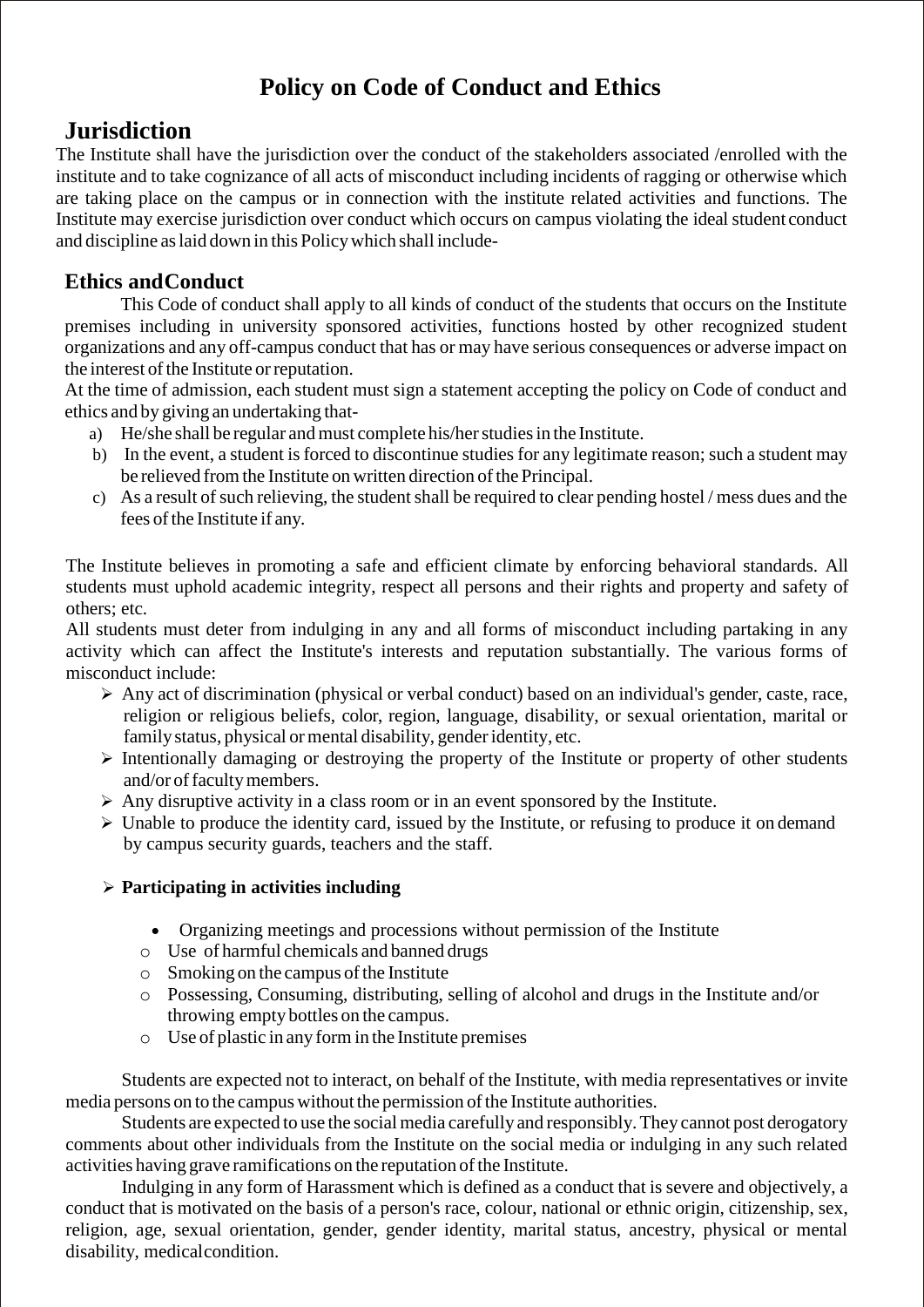### **Regulation of the violation of the Codes**

If there is a case against a student for a possible breach of code of conduct, then the committee handling grievances and its redressal, is forwarded for a suitable disciplinary action and shall inquire into the alleged violation and accordingly suggest the action to be taken against the said student.The committee may meet with the student to ascertain the misconduct and suggest one or more of the following disciplinary actions based on the nature of misconduct.

### **Scope and Purpose**

This Policy on academic integrity, which forms an integral part of the Code, appliesto allstudents at the Institute and are required to adhere to the said policy. The purpose of the Policy is twofold:

- 1. Toclarify the principles of academic integrity, and
- 2. Toprovide examples of dishonest conduct and violations of academic integrity.

Failure to uphold these principles of academic integrity threatens both the reputation of the Institute and the value of the degrees awarded to its students. Every member of the Institute community therefore bears a responsibility for ensuring that the highest standards of academic integrity are upheld.

The principles of academic integrity require that a student:

- 1. Properly acknowledges and cites use of the ideas, results, material or words of others.
- 2. Properly acknowledges all contributors to a given piece of work.
- 3. Makes sure that all work submitted as his or her own in a course or other academic activity is produced without the aid of impermissible materials or impermissible collaboration.
- 4. Obtains all data or results by ethical means and reports them accurately without suppressing any results inconsistent with his or her interpretation or conclusions.
- 5. Treats all other students in an ethical manner, respecting their integrity and right to pursue their educational goals without interference. This requires that a student neither facilitates academic dishonesty by others nor obstructs their academic progress.

Violations of this policy include, but are not limited to:

(i) Plagiarism means the use of material, ideas, figures, code or data as one's own, without appropriately acknowledging the original source. This may involve submission of material, verbatim or paraphrased, that is authored by another person or published earlier by oneself.

Examples of plagiarism include:

- (a) Reproducing, in whole or part, text/sentences from a report, book, thesis, publication or the internet.
- (b) Reproducing one's own previously published data, illustrations, figures, images, or someone else's data, etc.
- (c) Taking material from class-notes or incorporating material from the internet graphs, drawings, photographs, diagrams, tables, spreadsheets, computer programs, or other nontextual material from other sources into one's class reports, presentations, manuscripts, research papers or thesis without proper attribution.
- (d) Self-plagiarism which constitutes copying verbatim from one's own earlier published work in a journal or conference proceedings without appropriate citations.
- (e) Submitting a purchased or downloaded term paper or other materials to satisfy a course requirement.
- (f) Paraphrasing or changing an author's words or style without citation.
- (g)
- (ii) Cheating :Cheating includes, but is not limited to:

(a) Copying during examinations, and copying of homework assignments, term papers, theses or manuscripts.

- (b) Allowing or facilitating copying, or writing a report or taking examination for someone else.
- (c) Using unauthorized material, copying, collaborating when not authorized, and purchasing or borrowing papers or material from various sources.
- (d) Fabricating (making up) or falsifying (manipulating) data and reporting them in thesis and publications.
- (e) Creating sources, or citations that do not exist
- (f) Signing another student's name on an assignment, report, research paper, thesis or attendance sheet.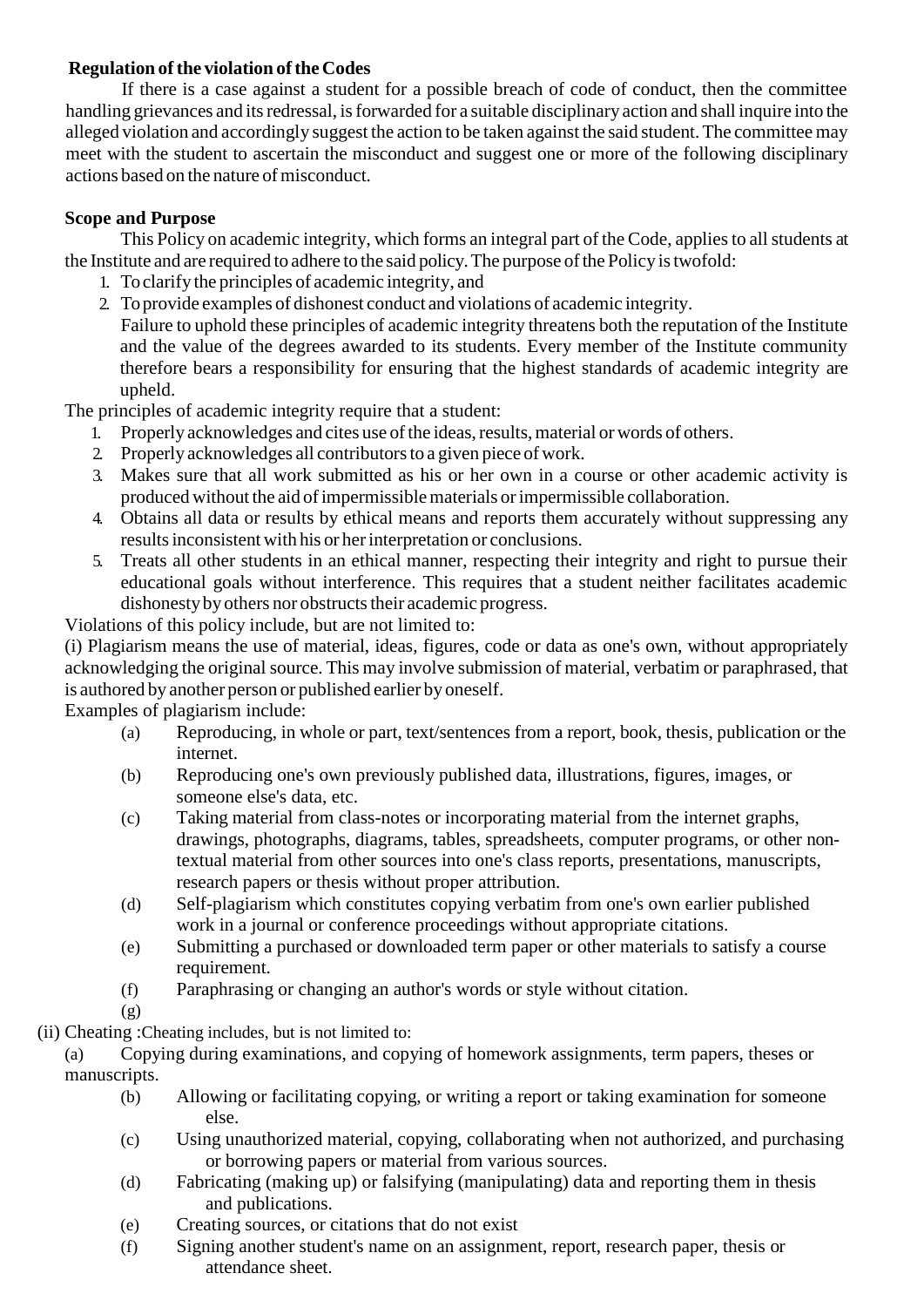Individual and Collective Responsibility: The responsibility varies with the role one plays.

## **ANTI-RAGGING**

The Institute has a coherent and an effective anti-ragging policy in place which is based on the 'UGC Regulation on Curbing the Menace of Ragging in Higher Educational Institutes, 2009'. The UGC Regulations have been framed in view of the directions issued by the Hon'ble Supreme Court of India to prevent and prohibit ragging in all Indian Educational Institutes and Institutes. The said UGC Regulations shall apply mutatis mutandis to the Institute and the students are requested kindly to follow the codes strictly.

a) any conduct by any student or students whether by words spoken or written or by an act which has the effect of teasing, treating or handling with rudeness any student;

- b) indulging in rowdy or undisciplined activities by any student or students which causes or is likely to cause annoyance, hardship, physical or psychological harm or to raise fear or apprehension thereof in any other student;
- c) asking any student to do any act which such student will not in the ordinary course do and which has the effect of causing or generating a sense of shame, or torment or embarrassment so as to adversely affect the physique or psyche of such a student;
- d) any act by a senior student that prevents, disrupts or disturbs the regular academic activity of any student;
- e) any act of financial extortion or forceful expenditure burden put on a student by other students;
- f) any act of physical abuse including all variants of it: sexual abuse, stripping, forcing obscene and lewd acts, gestures, causing bodily harm or any other danger to health or person;
- g) any act or abuse by spoken words, emails, post, public insults which would also include deriving perverted pleasure, vicarious or sadistic thrill from actively or passively participating in the discomfiture to any other student ;
- h) any act that affects the mental health and self-confidence of any other student with or without an intent to derive a sadistic pleasure or showing off power, authority or superiority by a student over any other student.

## **ANTI-RAGGING COMMITTEE:**

The Anti-Ragging Committee, as constituted by the Institute and headed by the Principal shall examine all complaints of anti-ragging and come out with recommendation based on the nature of the incident. The committee shall be headed by the Principal and the Convener shall regulate the affairs along with the members, the senior faculty of the Institute as its members.

## **ANTI-RAGGING SQUAD: (The Discipline Committee)**

To render assistance to students, anAnti-Ragging Squad, which is a smaller body, has also been constituted consisting of various members of the campus community. The said Squad shall keep a vigil on ragging incidents taking place in the community and undertake patrolling functions. Students may note that the Squad is active and alert at all times and are empowered to inspect places of potential ragging, and also make surprise visits in hostel and other hotspots in the Institute. The Squad can also investigate incidents of ragging and make recommendations to the Anti-Ragging Committee and shall work under the guidance of theAnti-RaggingCommittee.

A student found guilty by the committee will attract one or more of the following punishments, as imposed by the Anti-Ragging Committee:

- Suspension from attending classes and academic privileges.
- Debarring from appearing in any test/ examination or other evaluation process.
- Withholding results.
- Suspension/ expulsion from the hostels and mess.
- Cancellation of admission.
- In cases where the persons committing or abetting the act of ragging are not identified, the institute shall resort to collective punishment.

The Anti-Ragging Committee of the Institute shall take appropriate decision, including imposition of punishment, depending on the facts and circumstances of each incident of ragging and nature and gravity of the incident of ragging.

An Appeal against the any of the orders of punishment enumerated hereinabove shall lie to the Principal